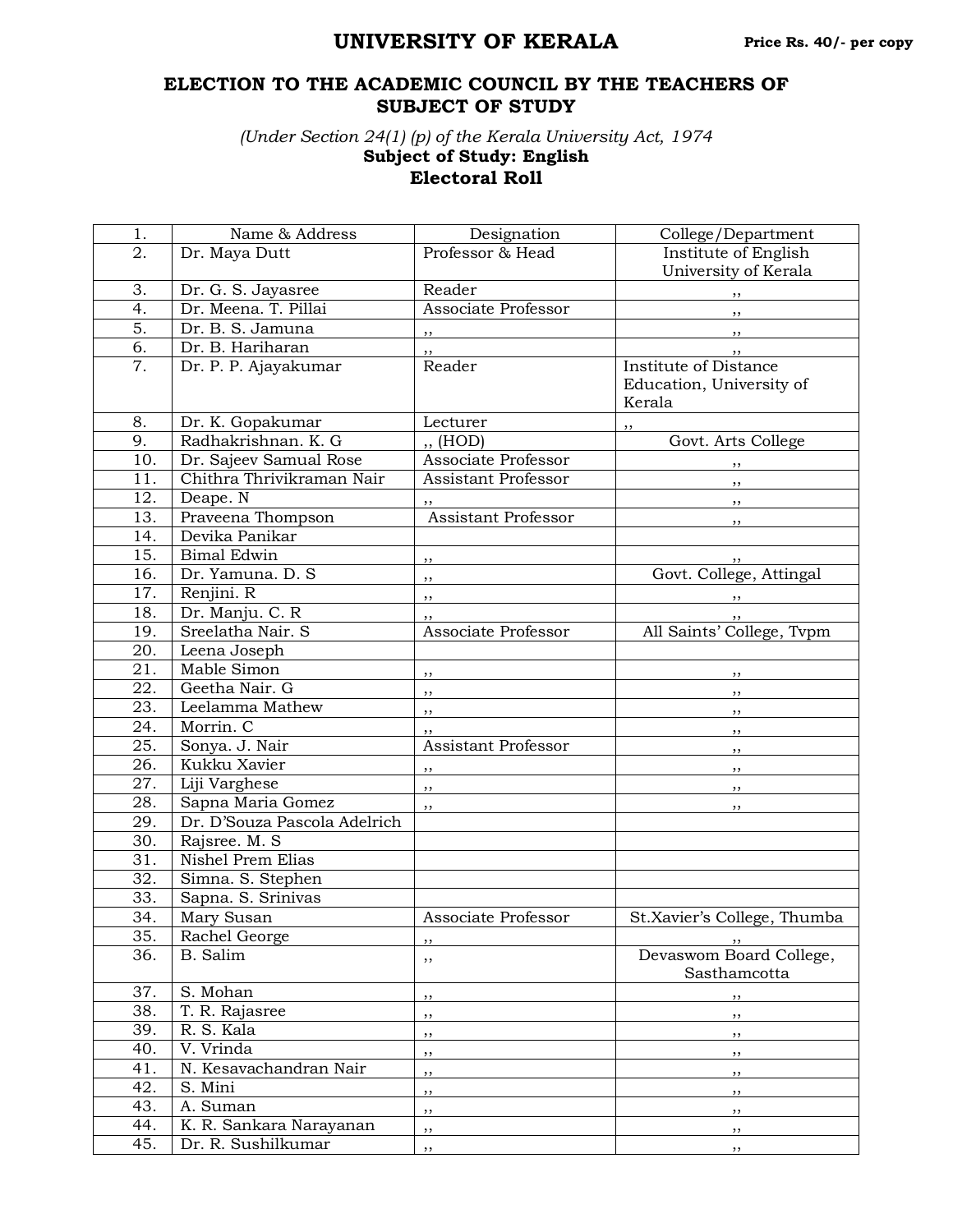| 46.               | Sandhya. C. Vidyadharan     | ,,                         |                                  |
|-------------------|-----------------------------|----------------------------|----------------------------------|
| 47.               | Dr. P. Usha                 | ,,                         | TKM College of Arts &            |
|                   |                             |                            | Science, Kollam                  |
| 48.               | Dr. A. Shameem              |                            |                                  |
| 49.               | M. Najuma                   | $, \,$                     |                                  |
| 50.               | Dr. A. Reghu                | $\overline{\phantom{a}}$   | $\overline{\phantom{a}}$         |
| $\overline{51}$ . | Dr. P. G. Smitha            | $\overline{\phantom{a}}$   | $\overline{\phantom{a}}$         |
|                   |                             | $\overline{\phantom{a}}$   | $, \, \, \cdot$                  |
| 52.               | Sherin Aslam                | , ,                        | $, \, \,$                        |
| 53.               | Gayathri. S                 | Assistant Professor        | $, \,$                           |
| 54.               | Jacob Thomas                | Associate Professor        | St. Stephen's College,           |
|                   |                             |                            | Pathanapuram                     |
| 55.               | Blessy John                 |                            | , ,                              |
| 56.               | C. K. Mohanachandran        | Associate Professor        | NSS College, Nilamel             |
| 57.               | M. Gopinathakurup           | ,,                         | , ,                              |
| 58.               | Dr. D. Radharemanan Pillai  | ,,                         | , ,                              |
| 59.               | Dr. Meera. K. G             | <b>Assistant Professor</b> | $, \,$                           |
| 60.               | Dr. Vani Jyoti              | ,,                         | $, \,$                           |
| 61.               | Resmi. R. L                 |                            |                                  |
| 62.               | Jessykutty. M. Jose         | $, \,$                     | $, \,$                           |
| 63.               | Dr. Girijakumari Amma. K. R | ,,<br>Associate Professor  | , ,<br>Sree Narayana College for |
|                   |                             |                            | Women, Kollam                    |
| 64.               | Induletha. K. S.            |                            |                                  |
| $\overline{65}$ . | Dr. Beena Sukumaran         |                            | $, \, \,$                        |
|                   |                             | $\overline{\phantom{a}}$   | $\cdots$                         |
| 66.               | Anitha. S                   | $, \,$                     | $\overline{\phantom{a}}$         |
| 67.               | Dr. Seetha Thankappan       | ,,                         | $, \,$                           |
| 68.               | Mini. B                     | , ,                        | $, \, \,$                        |
| 69.               | Radhika. B                  | ,,                         | , ,                              |
| 70.               | Dr. Sheena George           | ,,                         | St.Joseph's College for          |
|                   |                             |                            | Women, Alappuzha                 |
| 71.               | Dr. Sandhya. P. Pai         | ,,                         | $, \, \, \cdot$                  |
| 72.               | Sharon D'cunha              | ,,                         | $, \, \,$                        |
| 73.               | Geethu Amar                 | Assistant Professor        | , ,                              |
| 74.               | Mirium Xavier               | ,,                         | $, \,$                           |
| 75.               | Divya Mary Varghese         | ,,                         |                                  |
| 76.               | Anupama. S. Varma           |                            | , ,                              |
| 77.               | Anjali George               | ,,                         | $, \,$                           |
| 78.               | Liji Jose. E                | ,,                         | ,,                               |
| 79.               | Nimisha. F                  | ,,                         | $, \,$                           |
| 80.               | Dr. Varghese Perayil        | ,,<br>Principal            | St.Cyril's College, Adoor        |
|                   |                             |                            |                                  |
| 81.               | Dr. Y. Joy                  | Associate Professor        | $, \, \, \cdot$                  |
| 82.               | Rev. Jacob Abraham          |                            | $, \,$                           |
| 83.               | Susan Alexander             | Assistant Professor        | $, \, \,$                        |
| 84.               | Nisha Mathew                |                            | ,,                               |
| 85.               | Antony. C. F                | Associate Professor        | Govt. College, Ambalapuzha       |
| 86.               | deleted                     |                            |                                  |
| 87.               | Dr. Elizabeth John          | ,,                         | Sri Swathi Thirunal Govt.        |
|                   |                             |                            | Music College, Tvpm              |
| 88.               | Dr. M. Jeevanlal            | Principal                  | S N College, Varkala, Sivagiri   |
| 89.               | B. Mini Anand               | <b>Assistant Professor</b> | S. N. College,                   |
|                   |                             |                            | Chempazhanthy                    |
| 90.               | Julee. P. S.                |                            | , ,                              |
| 91.               | Nayana Konath               | Associate Professor        | , ,                              |
| 92.               | Dr. Manu Remakant           |                            | $, \,$                           |
| 93.               | Swapna Gopinath             | Assistant Professor        |                                  |
| 94.               | Dr. N. Sreekala             | Associate Professor        | $, \,$                           |
| 95.               | C. Roshini                  |                            | $, \,$                           |
| 96.               |                             | ,,                         | $, \,$                           |
|                   | Lekshmi Priya               | ,,                         | , ,                              |
|                   |                             |                            |                                  |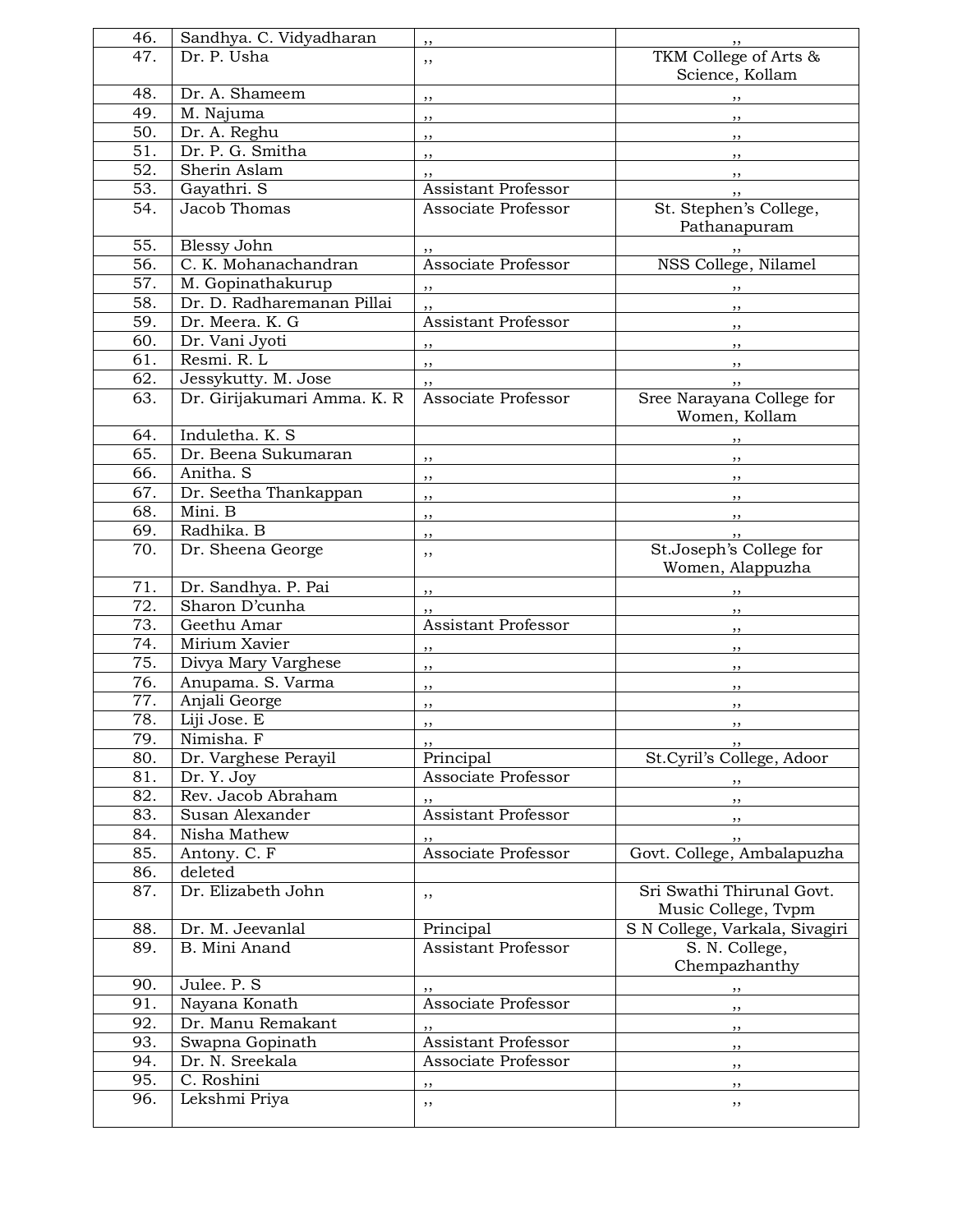| 97.          | Dr. Achamma Alex                              | ,,                                         | Christian College,<br>Chengannur                |
|--------------|-----------------------------------------------|--------------------------------------------|-------------------------------------------------|
| 98.          | Shalini Rachel Varghese                       | Assistant Professor                        | , ,                                             |
| 99.          | Nirmala Varghese                              | $, \, \,$                                  | $\overline{\phantom{a}}$                        |
| 100.         | John George Athyal                            | $\overline{\phantom{a}}$                   | $\overline{\phantom{a}}$                        |
| 101.         | Thankam, K. Abraham                           | $\overline{\phantom{a}}$                   | $, \, \, \cdot$                                 |
| 102.         | Leena Liz Mathew                              | $, \, \,$                                  | $\overline{\phantom{a}}$                        |
| 103.         | Fancy. D. R                                   | ,,                                         | $, \,$                                          |
| 104.         | Solomon Asha Joseph                           | $, \,$                                     | , ,                                             |
| 105.         | <b>Basil Thomas</b>                           | $, \, \,$                                  | $, \,$                                          |
| 106.         | Dr. Anej Somaraj                              | $, \, \,$                                  | , ,                                             |
| 107.         | <b>Jolly Alex</b>                             | ,,                                         | , ,                                             |
| 108.         | Jaseedha. K                                   | Associate Professor                        | Mannaniya College of Arts &<br>Science, Pangode |
| 109.         | Rajesh Cherian                                | Assistant Professor                        | $, \,$                                          |
| 110.         | Philip John                                   | Associate Professor                        | <b>Fatima Mata National</b><br>College, Kollam  |
| 111.         | Dr. Lawrencina Beryl Navis                    | ,,                                         | , ,                                             |
| 112.         | Hycinth Sophia Paul                           | $, \,$                                     | $, \, , \,$                                     |
| 113.         | Dr. Vincent. B. Netto                         | ,,                                         | $, \,$                                          |
| 114.         | Dr. Radhika. P                                | $\overline{\mathbf{r}}$                    | $, \, \,$                                       |
| 115.         | Dr. Noel Jose                                 | ,,                                         | $\overline{\phantom{a}}$                        |
| 116.         | Dr. Suja Kurup. P. L                          | ,,                                         | $\overline{\phantom{a}}$                        |
| 117.         | Cynthia Catherine Michael                     | , ,                                        | $\overline{\phantom{a}}$                        |
| 118.         | Dr. Parvathy. S                               | $, \,$                                     | , ,                                             |
| 119.         | Dr. Supriya. M<br>Dr. Clara Bernadette Reshma | ,,<br>Assistant Professor                  | $, \, \,$                                       |
| 120.<br>121. | Stancilaus                                    |                                            | $, \,$                                          |
| 122.         | Dr. Manoj. S                                  | ,,                                         | $\overline{\phantom{a}}$                        |
| 123.         | Christy Clement                               | $, \,$                                     | $\overline{\phantom{a}}$                        |
| 124.         | M.C. Karmachandran                            | , ,<br>Associate Professor                 | Iqbal College, Peringammala                     |
| 125.         | K.P.Madhusoodanan Pillai                      |                                            |                                                 |
| 126.         | J. S. Jahangir                                | ,,<br>Assistant Professor                  | $\overline{\phantom{a}}$                        |
| 127.         | Vinurajesh. G                                 | ,,                                         | $\overline{\phantom{a}}$                        |
| 128.         | Rani Vineeta                                  | ,,                                         | $, \, \,$                                       |
| 129.         | P. Prasannakumari                             | Associate Professor                        | Sree Narayana College,<br>Cherthala             |
| 130.         | Dr. Saroj. V. Haridas                         | ,,                                         | ,,                                              |
| 131.         | Dr. Mini Parthasarathy                        | ,,                                         |                                                 |
| 132.         | K. Neena                                      | ,,                                         | $, \,$                                          |
| 133.         | Prof. Lee. V. S                               | Principal                                  | Sree Narayana College,<br>Kollam                |
| 134.         | G.Asok                                        | Associate Professor                        | ,,                                              |
| 135.         | <b>B.Sunilkumar</b>                           | Associate Professor                        | ,,                                              |
| 136.         | G.R.Ajita                                     | Associate Professor                        | ,,                                              |
| 137.<br>138. | Premalatha Gopinath                           | Associate Professor                        | ,,                                              |
| 139.         | R.Premkumar                                   | Associate Professor                        | $\, \,$                                         |
| 140.         | C.Anitha Sankar                               | Associate Professor                        | ,,                                              |
| 141.         | T.G.Ajayakumar                                | Associate Professor<br>Associate Professor | ,,                                              |
| 142.         | Dr.S.K.Prathap<br>Harilekshmi V.S.            | Assistant Professor                        | $, \,$                                          |
| 143.         | Indu R.                                       | Assistant Professor                        | $, \,$                                          |
|              |                                               |                                            | , ,                                             |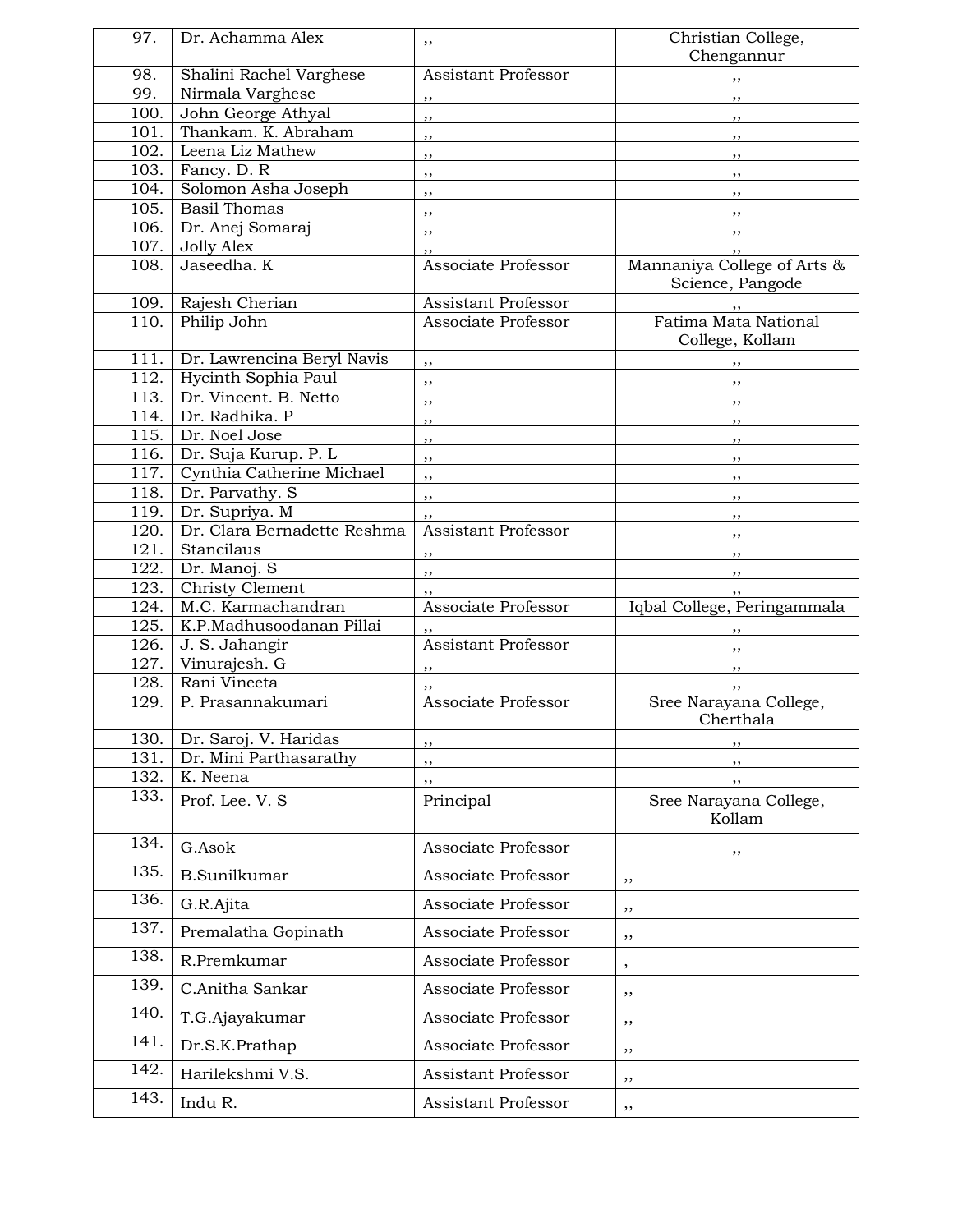| 144.              | Neelima S. Saral                | <b>Assistant Professor</b>              | ,,                                   |
|-------------------|---------------------------------|-----------------------------------------|--------------------------------------|
| 145.              | Bhavya Prakash                  | <b>Assistant Professor</b>              | ,,                                   |
| 146.              | Prof. T. N. Mohanan             | Associate Professor                     | Sree Narayana College,<br>Punalur    |
| 147.              | Dr. N. Krishnankutty            | Lec.Sel.Grade                           | ,,                                   |
| 148.              | Dr. S. Y. Ganga                 | Associate Professor                     | ,,                                   |
| 149.              | P. Presennan                    | ,,                                      | ,,                                   |
| 150.              | Aswathy Chandrababu             | Assistant Professor                     | ,,                                   |
| 151.              | Prabha Alice Varkey             | Associate Professor                     | Bishop Moore College,<br>Mavelikkara |
| 152.              | Gigy P.Koshy                    | Associate Professor<br>FDP deputation   | ,,                                   |
| 153.              | Dr.Anne Angeline Abraham        | Associate Professor                     | ,,                                   |
| 154.              | Suma Alexander                  | Associate Professor<br>(FDP Deputation) | ,,                                   |
| 155.              | Amith David                     | Assistant Professor                     | ,,                                   |
| 156.              | Dr.Nair Anup<br>Chandrasekharan | <b>Assistant Professor</b>              | ,,                                   |
| $\overline{1}57.$ | Vidu Vijayan                    | <b>Assistant Professor</b>              | ,,                                   |
| 158.              | Divya S.                        | Assistant Professor                     | ,,                                   |
| 159.              | Julie Thomas                    | Assistant Professor                     | ,,                                   |
| 160.              | Premjith M.R.                   | Assistant Professor                     | ,,                                   |
| 161.              | Anusha Das                      | ,,                                      | ,,                                   |
| 162.              | Dr.V.Krishnakumar               | Associate Professor                     | MSM College, Kayamkulam              |
| 163.              | S.Ragasankar                    | Associate Professor                     | ,,                                   |
| 164.              | T.M.Sukumara Babu               | Associate Professor                     | ,,                                   |
| 165.              | K.Geethakumari                  | Associate Professor                     | ,,                                   |
| 166.              | S.Rubeena                       | Associate Professor                     | ,,                                   |
| 167.              | R.Govind                        | Assistant Professor                     | ,,                                   |
| 168.              | <b>B.Sajitha</b>                | Assistant Professor                     | ,,                                   |
| 169.              | Harsha Viswanath                | Assistant Professor                     | ,,                                   |
| 170.              | Nadarajan                       | Assistant Professor                     | ,,                                   |
| 171.              | S.Jayalekshmi                   | Assistant Professor                     | ,,                                   |
| 172.              | Asha Balachandran               | ,,                                      | ,,                                   |
| 173.              | B. Sreelekshmi                  | ,,                                      | ,,                                   |
| 174.              | Deepa. R                        | ,,                                      | ,,                                   |
| 175.              | Asha. K. Nair                   | ,,                                      | ,,                                   |
| 176.              | P.G.Sreelatha                   | Associate Professor                     | NSS College, Cherthala               |
| 177.              | H.Lekha Devi                    | Associate Professor                     | , ,                                  |
| 178.              | K.R.Jayakumar                   | Associate Professor                     | ,,                                   |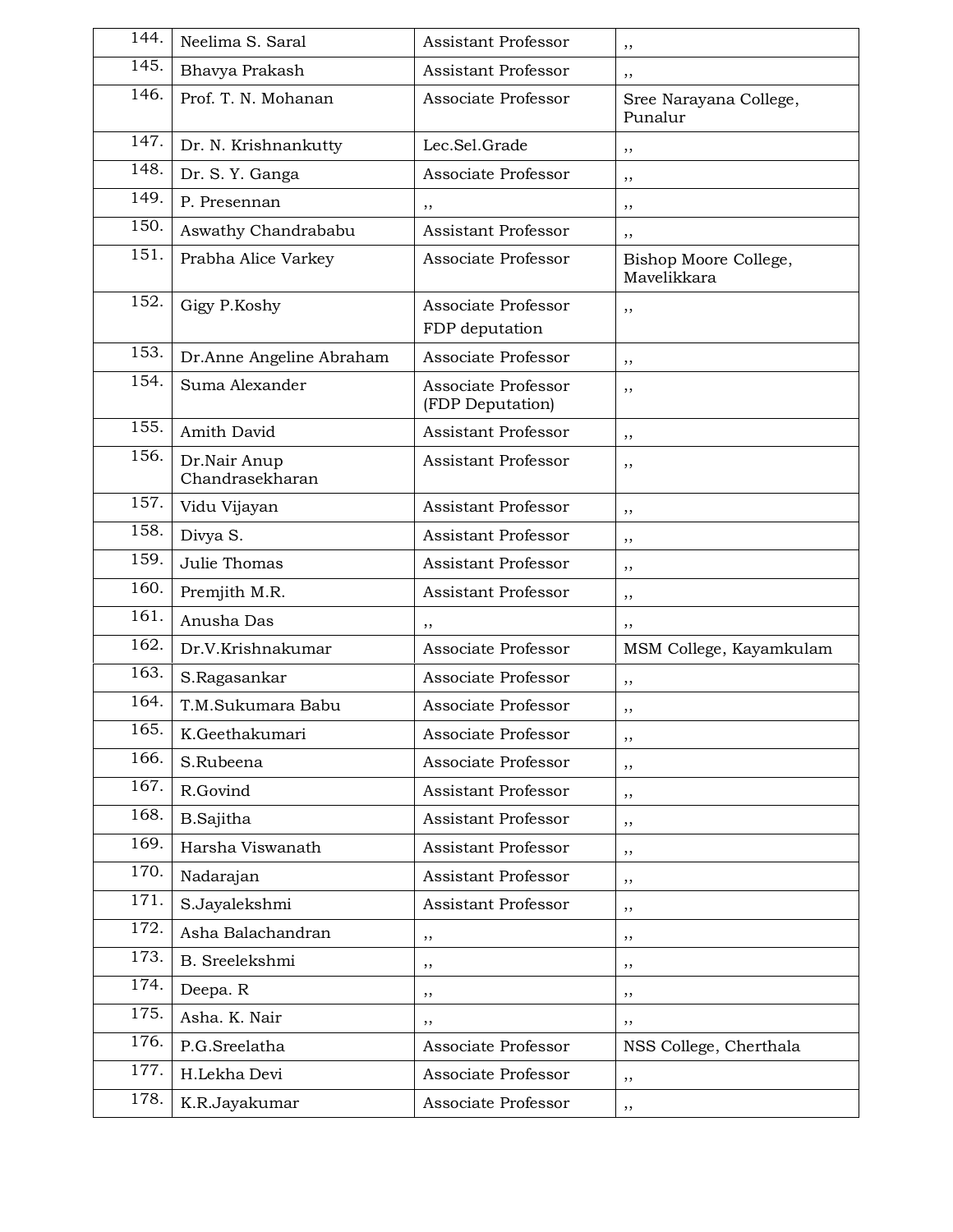| 179.               | Dr.R.Madhumathy                 | Associate Professor                        |                             |
|--------------------|---------------------------------|--------------------------------------------|-----------------------------|
| 180.               | Prema. K                        | Associate Professor                        | Govt. College, Nedumangad   |
| 181.               | Chitra V.R                      | Assistant Professor                        |                             |
| 182.               | Meera Baby. R                   | Assistant Professor                        | KNM Govt. Arts & Science    |
|                    |                                 |                                            | College, Kanjiramkulam      |
|                    |                                 |                                            |                             |
| 183.               | Vani. K                         | Assistant Professor                        | $, \,$                      |
| 184.               | Leena. T.L                      | Assistant Professor                        | $, \,$                      |
| 185.               | Nalini Ganesh. N                | Assistant Professor                        | ,,                          |
| 186.               | Praseetha. P                    | ,,                                         | ,,                          |
| 187.               | Priya. P. S                     |                                            | ,,                          |
| 188.               | G. Usha                         | Assistant Professor                        | M G College, Tvpm           |
| 189.               | Padminikutty. A                 | Assistant Professor                        | ,,                          |
| $\overline{190}$ . | Dr.ASha. K. Nair                | Assistant Professor                        | ,,                          |
| 191.               | P. Sudhadevi                    | Assistant Professor                        | ,,                          |
| 192.               | C.R Raj                         | <b>Assistant Professor</b>                 | , ,                         |
| 193.               | S. Sreekumar                    |                                            | , ,                         |
| 194.               | Gopakumar. R                    | <b>Assistant Professor</b>                 | ,,                          |
| 195.               | C. Suhas                        | Assistant Professor                        | , ,                         |
| 196.               | Beena Thomas                    | ,,                                         | B.J. M. Govt. College,      |
|                    |                                 |                                            | Chavara                     |
| 197.               | Dr.S. Laila Beevi               | Associate Professor                        | ,,                          |
| 198.               | Rajendran. N.P                  | Assistant Professor                        | ,,                          |
| 199.               | Beena Thomas                    | Assistant Professor                        |                             |
| 200.               | R. Ravikumar                    | Principal                                  | Sanatana Dharma College,    |
|                    |                                 |                                            | Alappuzha                   |
| 201.               | $\overline{C}$ . Sreekala       | Associate Professor                        |                             |
| 202.               | Mariamma J. Panjikaran          | Associate Professor                        |                             |
| 203.               | K. Suresh Kumar                 | Associate Professor                        |                             |
| 204.               | M.N. Sreekantan                 | Associate Professor                        |                             |
| 205.<br>206.       | R. Praseeda Varma               | Associate Professor<br>Associate Professor |                             |
| 207.               | R. Sathy<br>R. Indulal          | Associate Professor                        |                             |
| 208.               | D. Ramachandran Nair            | Assistant Professor                        |                             |
| 209.               | Leena. P. Pai                   | Assistant Professor                        |                             |
| 210.               | R. Suresh                       | Associate Professor                        |                             |
|                    | 211. N. Saraswathy Antherjanam  | Associate Professor                        |                             |
| 212.               | E. Krishnan Nampoothiri         | Associate Professor                        |                             |
| 213.               | Bindu Nair                      | Associate Professor                        |                             |
| 214.               | Tommy John                      | Associate Professor                        |                             |
| 215.               | Devi. S                         | <b>Assistant Professor</b>                 |                             |
| 216.               | Radhika. K.S.                   | Assistant Professor                        |                             |
| 217.               | Suja. S. Malancharuvil          | Associate Professor                        | St.John's College, Anchal   |
| 218.               | Rashmi. S. Pillai               | Assistant Professor                        |                             |
| 219.               | Sooraj Kumar                    | ,,                                         | ,,<br>,,                    |
| 220.               | Lalitha Joseph                  |                                            |                             |
| 221.               | Arun. M. George                 | ,,                                         | ,,                          |
| 222.               | Resmi Sally Koshy               | ,,                                         | ,,                          |
| 223.               | Divya Johnson                   | ,,                                         | ,,                          |
| 224.               | Mini. R. Nair                   | ,,<br>,,                                   | ,,<br>Sree Ayyappa College, |
|                    |                                 |                                            | Thiruvanvandoor             |
| 225.               | Jayakumar. N                    |                                            | Govt. College for Women,    |
|                    |                                 |                                            | Tvpm                        |
| 226.<br>227.       | Dr. Beena Gopinath<br>Mini Babu |                                            | ,,                          |
| 228.               | Krishnaprabha. V. P             |                                            | $, \,$                      |
|                    |                                 |                                            | ,,                          |
| 229.               | Sruti Ramachandran              |                                            | , ,                         |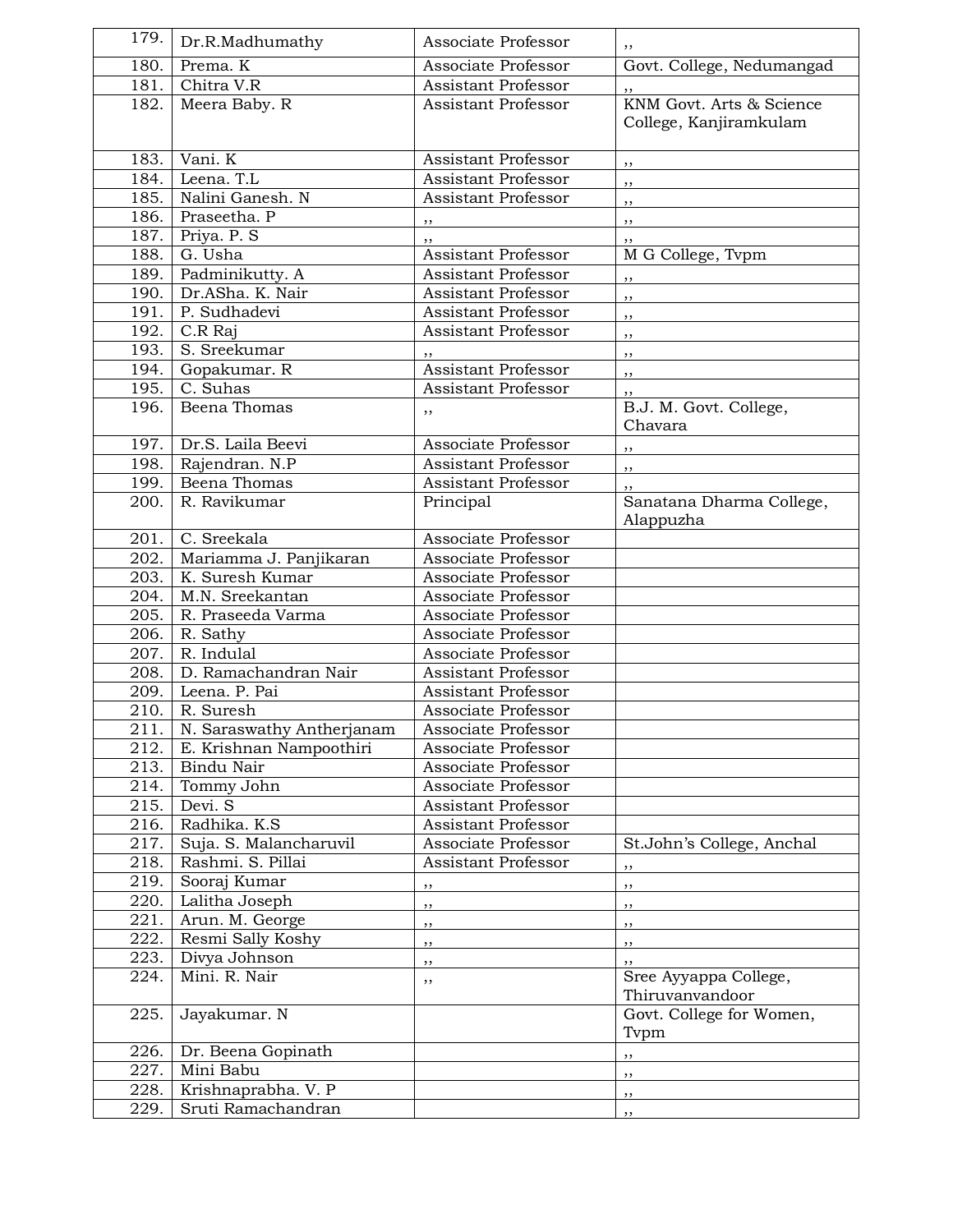| 230. | Dr. P. Anitha Damayanthy |     | ,,                                   |
|------|--------------------------|-----|--------------------------------------|
| 231. | K. B. Kala               |     | ,,                                   |
| 232. | Deepa. L. C              |     | ,,                                   |
| 233. | Neetha Sasidharan        |     | ,,                                   |
| 234. | Preetha Prabhasan        |     | , ,                                  |
| 235. | Santhitha. J             |     | , ,                                  |
| 236. | Anitha Issac             |     | , ,                                  |
| 237. | Kavitha. B. K            |     | ,,                                   |
| 238. | T. Raji                  |     | ,,                                   |
| 239. | Shyama Sajeev            |     | ,,                                   |
| 240. | George Varghese          | , , | St.Gregorios College<br>Kottarakkara |
| 241. | Suresh Kumar P V         | , , | , ,                                  |
| 242. | Susila Joseph            | , , | , ,                                  |
| 243. | John Skaria              | , , | ,,                                   |
| 244. | Shaji John               | , , | , ,                                  |
| 245. | Jiji Peter               | ,,  | , ,                                  |
| 246. |                          |     |                                      |

| 247. | L. Vatsa               | Associate Professor        | NSS College, Pandalam      |
|------|------------------------|----------------------------|----------------------------|
| 248. | S. Balachandran        | , ,                        | ,,                         |
| 249. | P. Harikrishnan        | , ,                        | , ,                        |
| 250. | Dr. K. Unnikrishnan    | , ,                        | , ,                        |
| 251. | N. Lakshmi Priya       | , ,                        | ,,                         |
| 252. | Asha Krishnan          | <b>Assistant Professor</b> |                            |
| 253. | Dr. J. Anjana          |                            | ,,                         |
| 254. | Sreekala, B            | , ,                        | , ,                        |
| 255. | Ranjith Krishnan. K. R | , ,                        | , ,                        |
| 256. | Jessykutty. M. Jose    | , ,                        | , ,                        |
| 257. | Dr. Sreela. P. Nair    | ,,                         | ,,                         |
| 258. | Dr. Kishore Ram        | , ,                        | , ,                        |
| 259. | K. R. Rekha            |                            |                            |
| 260. | Jyoti Nayar            | Principal                  | Govt. College, Kariavattom |
| 261. | Rajalekshmi. K. L      | <b>Assistant Professor</b> | , ,                        |
| 262. | Sree. S. V             |                            |                            |
| 263. | R. Sreekumari Nair     | Associate Professor        | HHMSPB NSS College for     |
|      |                        |                            | Women, Tvpm                |
| 264. | M. Mallika             | , ,                        | , ,                        |
| 265. | Dr. S. Sheela Nathan   | , ,                        | , ,                        |
| 266. | Dr. S. Sreelatha       | , ,                        | , ,                        |
| 267. | M. Geetha              | ,,                         | , ,                        |
| 268. | K. Sugatha Kumari      | ,,                         | ,,                         |
| 269. | Dr. Hema Nair. R       | , ,                        | , ,                        |
| 270. | Dr. Sreedevi. K. Nair  | ,,                         | ,,                         |
| 271. | Devika. S              | , ,                        | ,,                         |
| 272. | Vidhya Rajagopal       | ,,                         | ,,                         |

|      | 273. Dr. G. Muraleedharan | Associate Professor | Sree Narayana College,   |
|------|---------------------------|---------------------|--------------------------|
|      |                           |                     | Chathannur               |
| 274. | Dr. Thomas Kuruvilla      | ,,                  | University College, Tvpm |
| 275. | M. Sudhadevi Nair         | , ,                 | , ,                      |
| 276. | Annamma George            | ,,                  | ,,                       |
| 277. | S. Badra                  | ,,                  | ,,                       |
| 278. | Alfa Manjooran            | ,,                  | , ,                      |
| 279. | R. S. Krishnanandan       | , ,                 | , ,                      |
| 280. | K. B. Laila               | ,,                  | ,,                       |